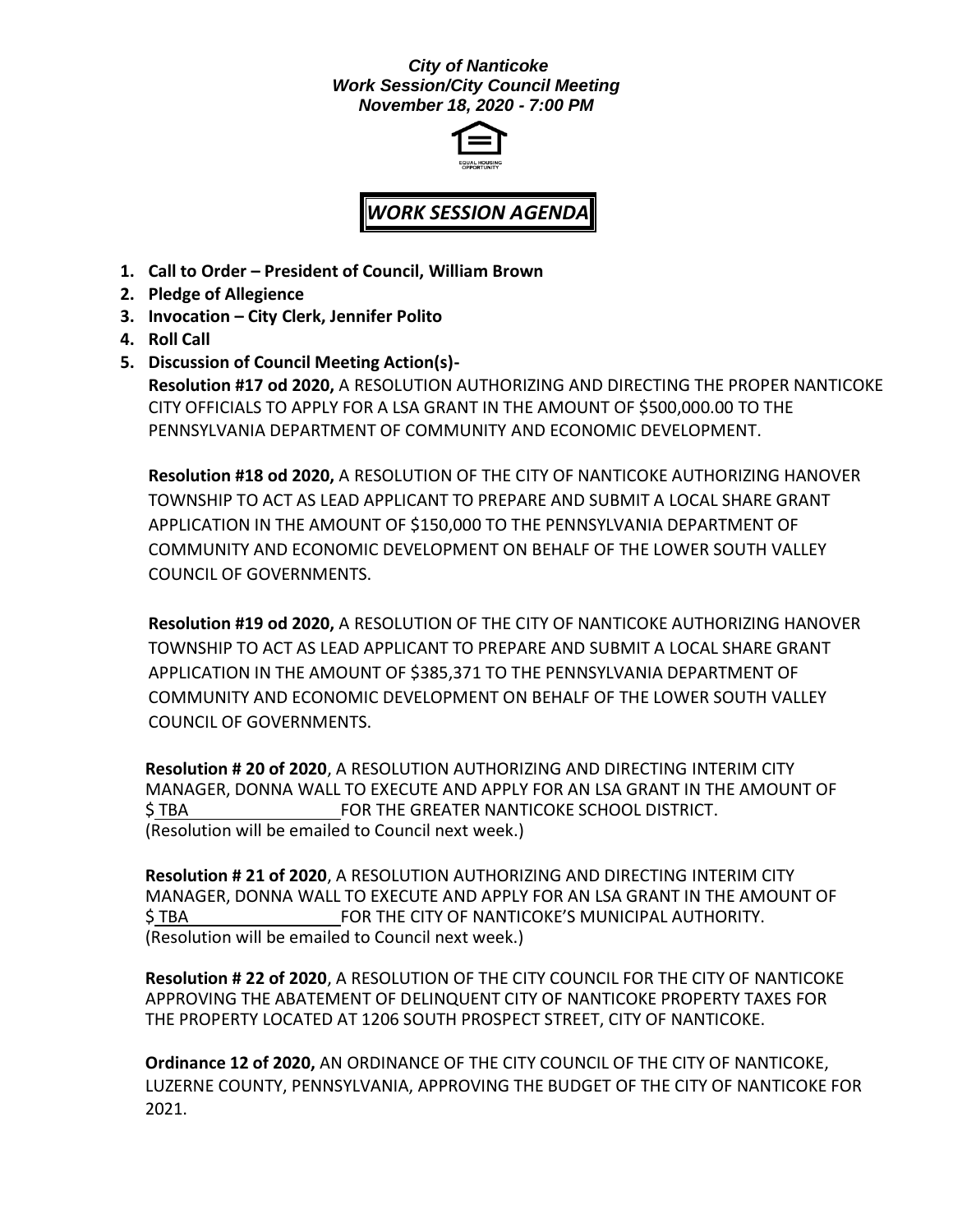**Ordinance #13 of 2020**, AN ORDINANCE OF THE CITY COUNCIL OF THE CITY OF NANTICOKE, LUZERNE COUNTY, PENNSYLVANIA ESTABLISHING A MILLAGE RATE OF TAXATION FOR 2021.

#### **6. Administrative Updates for Council –**

The Mayor has submitted the October 2020 Department reports to Council for their review and Jennifer has posted them on the City's website.

### **-Donna Wall has update(s):**

**7. Work Session Adjournemnt**

## **COUNCIL MEETING AGENDA**

- **1. Comments from the Public –** Agenda item(s) only.
- **2. Old Business-**

None

#### **3. New Business-**

- **a. A Motion** to approve the minutes from the November 4, 2020 Council Meeting.
- **b. A Motion** to approve the payment of the bills in the total amount of **\$ (Payroll) \$ 91,166.82 (Accounts Payable) \$**
- **c. A Motion to approve Resolution #17 od 2020,** A RESOLUTION AUTHORIZING AND DIRECTING THE PROPER NANTICOKE CITY OFFICIALS TO APPLY FOR A LSA GRANT IN THE AMOUNT OF \$500,000.00 TO THE PENNSYLVANIA DEPARTMENT OF COMMUNITY AND ECONOMIC DEVELOPMENT.
- **d. A Motion to approve Resolution #18 od 2020,** A RESOLUTION OF THE CITY OF NANTICOKE AUTHORIZING HANOVER TOWNSHIP TO ACT AS LEAD APPLICANT TO PREPARE AND SUBMIT A LOCAL SHARE GRANT APPLICATION IN THE AMOUNT OF \$150,000 TO THE PENNSYLVANIA DEPARTMENT OF COMMUNITY AND ECONOMIC DEVELOPMENT ON BEHALF OF THE LOWER SOUTH VALLEY COUNCIL OF GOVERNMENTS.
- **e. A Motion to approve Resolution #19 od 2020,** A RESOLUTION OF THE CITY OF NANTICOKE AUTHORIZING HANOVER TOWNSHIP TO ACT AS LEAD APPLICANT TO PREPARE AND SUBMIT A LOCAL SHARE GRANT APPLICATION IN THE AMOUNT OF \$385,371 TO THE PENNSYLVANIA DEPARTMENT OF COMMUNITY AND ECONOMIC DEVELOPMENT ON BEHALF OF THE LOWER SOUTH VALLEY COUNCIL OF GOVERNMENTS.
- **f. A Motion to approve Resolution #20 of 2020**, A RESOLUTION AUTHORIZING AND DIRECTING INTERIM CITY MANAGER, DONNA WALL TO EXECUTE AND APPLY FOR AN LSA GRANT IN THE AMOUNT OF \$ TBA FOR THE GREATER NANTICOKE SCHOOL DISTRICT.